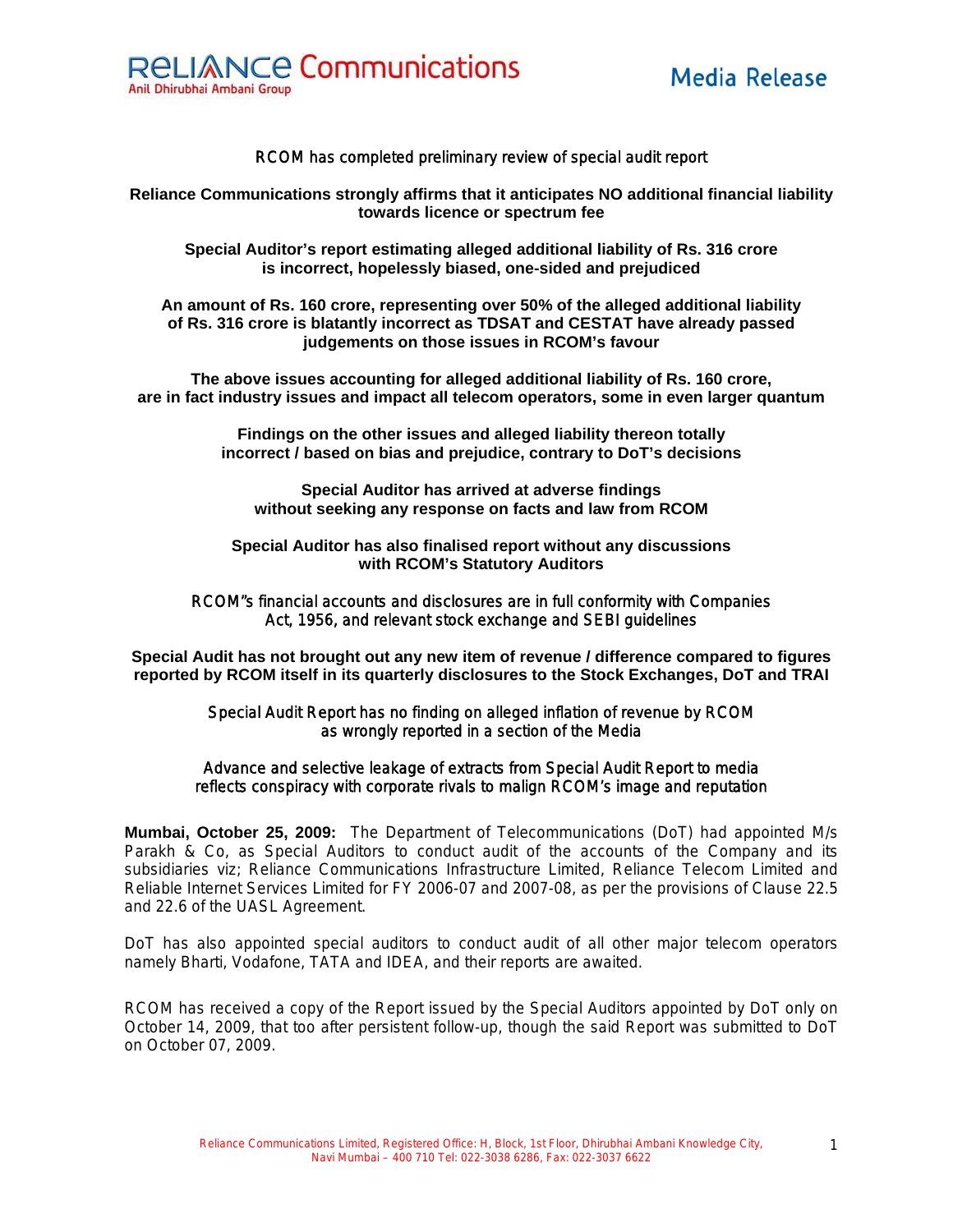**RCOM has now completed its preliminary review of the Special Audit Report, and it is clear that the media reports on the alleged adverse findings, selectively leaked on October 12, 2009, are on the face of it baseless, unsupported and contrary to the facts.** 

**RCOM strongly affirms that it anticipates NO additional financial liability towards licence or spectrum fee.** 

**The Special Auditor's report estimating alleged additional liability of Rs. 316 crore is incorrect, hopelessly biased, one-sided and prejudiced.** 

**The Special Auditor's report is in fact in conflict with industry practice and judgements of TDSAT, CESTAT, etc. on several issues.** 

For instance, the Special Auditors have **incorrectly alleged that there is an additional liability of Rs. 90 crore towards licence fee on discounts allowed by the Company**. RCOM's stand that no licence fee is payable on this item is completely in line with industry practice, and this has also been upheld in RCOM's own case by a judgement of the Customs, Excise And Service Tax Appelate Tribunal (CESTAT).

Similarly, the Special Auditors have wrongly alleged **that there is an additional liability of Rs. 70 crore towards** licence fees on income such as unrealised foreign exchange gains and interest and dividends earned by the Company **before it became a Licensee. This finding is entirely** contrary to the direct decision of the TDSAT applicable to the entire Telecom Industry.

The Special Auditor's report is also liable to be rejected outright, as, **contrary to all norms of audit and professional conduct,** they did not discuss their findings and observations with the Company at any stage.

The Special Auditors also did not discuss their views with the Statutory Auditors of the Company, who have audited the Financial Statements of the Company as also the Returns / Statements filed with DoT / TRAI from time to time.

#### **A large number of findings and observations are, apart from being factually incorrect, also beyond the Terms of Reference and have deliberately been drafted and leaked to media to tarnish the image and reputation of the Company.**

Importantly, the Special Auditors have themselves stated that "generally, the Company is complying with the requirements for preparation of Annual Financial Statements".

### **The Company has made regular disclosures of all financial and other information, Quarterly Financial Statements, Annual Reports, and other data as required by Stock Exchanges, SEBI, the Companies Act, 1956 and other applicable laws, rules and regulations.**

The observations relating to alleged differences between the revenues reported in the Company's Financial Statements and the revenues reported to TRAI **in fact refer to reconciliations prepared and filed by the Company itself with DoT and TRAI.** The Report does not refer to any item of revenue / or differences apart from items reported by the Company and included in its quarterly disclosures to the Stock Exchanges, DoT and TRAI. **The Special Audit has no where recorded a finding that there was any inflation of revenue by RCOM, as incorrectly alleged in a section of the Media.**